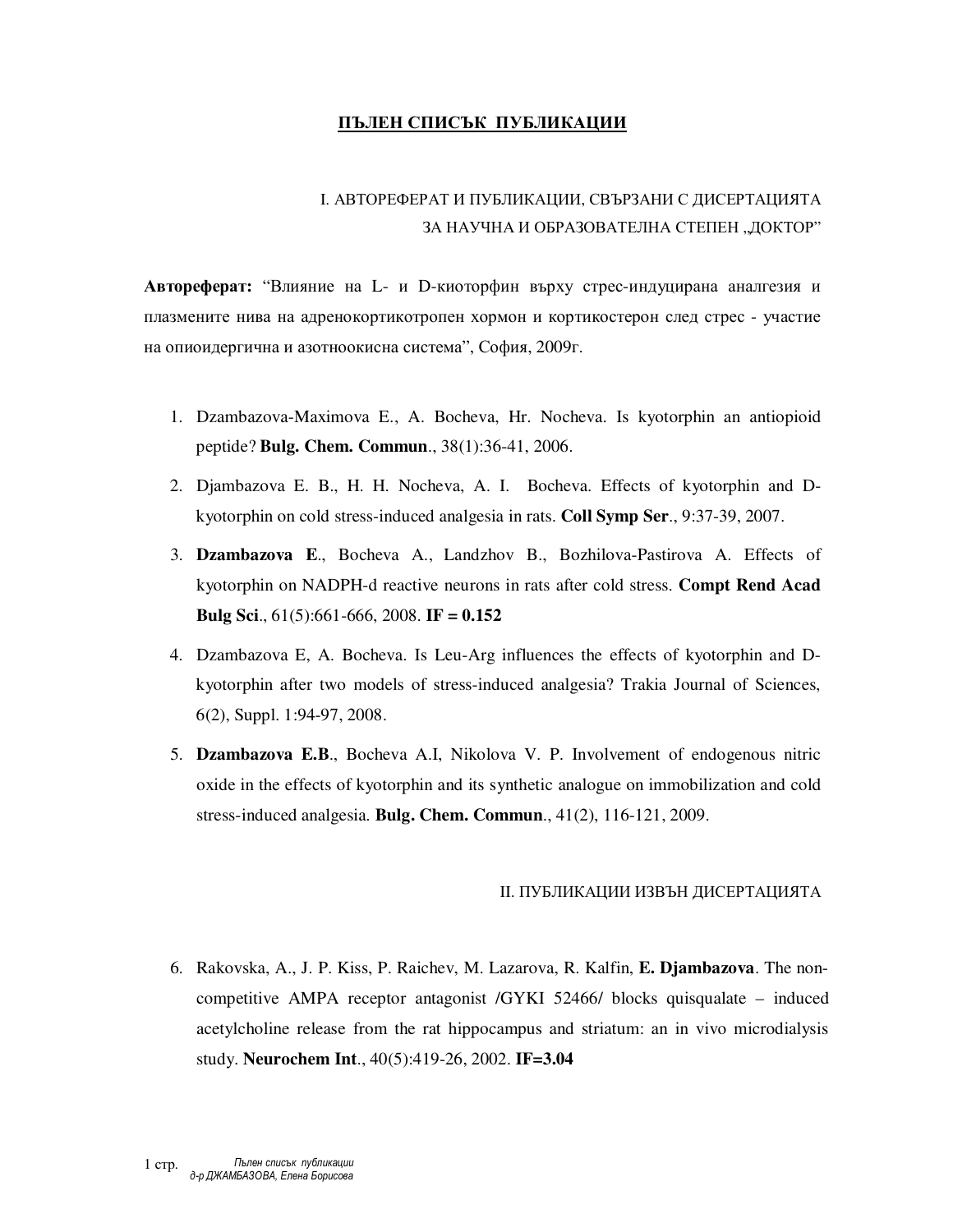- 7. Bocheva, A., **E. Dzambazova-Maximova**, T. Pajpanova. Is nitric oxide involved in the antinociceptive effects of kyotorphin, Tyr-Cav and MIF's analogues in rats? **Coll. Symp. Ser.**, 6, 1-3, 2003.
- 8. **Dzambazova-Maximova, E.**, A. Bocheva, S. Todorov. Analgesic action of kyotorphin and its canavanine analogues in rats: role of histamine- and nitric oxideergic systems. **Compt. Rend. Bulg. Acad. Sci**., 56(8), 75-80, 2003.
- 9. Bocheva, А., **E. Dzambazova-Maximova**, J. Vaglenova. Effects of MIF-1 on the nociception in rats with fetal alcohol Syndrome (FAS). **Bulg. Med**., XI(6), 6-7, 2003.
- 10. Bocheva, A., **E. Dzambazova-Maximova**, E. Golovinsky. Effects of MIF-1 and analogs MIF-Cav, MIF-Lys, MIF-Nle on the nociception and penthylenetetrazol seizures. **Bulg. Med**., XI (6), 8-10, 2003.
- 11. Bocheva, А., T. Pajpanova, **E. Dzambazova-Maximova**, V.V. Petkov, J. Vaglenova. Behavioral effects of MIF-1 in rats with fetal alcohol syndrome (FAS). **Compt. Rend. Bulg. Acad. Sci**., 57(5), 63-66, 2004.
- 12. Bocheva, A., **E. Dzambazova-Maximova**. Influence of Melanocyte-inhibiting factor (MIF-1) on analgesic effects of amino acids L-arginine, L-ornithine and L-citrulline in rats. **Compt. Rend. Bulg. Acad. Sci**., 57(1), 103-108, 2004.
- 13. Bocheva A., **E. Dzambazova-Maximova**, Т. Pajpanova. Involvement of NO in the antinociceptive effects of Tyr-MIF-1 family of peptides in rats. **Peptides**, *Proceedings of the 3rd International and 28th European Peptide Symposium*, M. Flegel, M. Fridkin, C. Gilon, J. Slaninova (Editors), 796-797, 2004.
- 14. Bocheva, A., **E. Dzambazova-Maximova**, N. Lambadjieva. Interaction between peptides of Tyr-MIF-1 family, morphine and nitric oxide in nociception. **Compt. Rend. Bulg. Acad. Sci.**, 57(3), 97-102, 2004.
- 15. Bocheva, А., **E. Dzambazova-Maximova**. Effects of kyotorphin and analogues on nociception and pentylentetrazole seizures. **Folia Medica**, 46(1), 40-4, 2004.
- 16. Bocheva, A., **E. Dzambazova-Maximova**. Effects of Tyr-MIF's of peptides on immobilization stress-induced antinociception in rats. **Folia Medica**, 46(2), 42-6, 2004.
- 17. Bocheva, A., **E. Dzambazova-Maximova**. Antiopioid properties of the Tyr-MIF-1 family. **Meth. Find. Clin. Exp. Pharmacol**., 26(9), 673-677, 2004. **IF=0.613**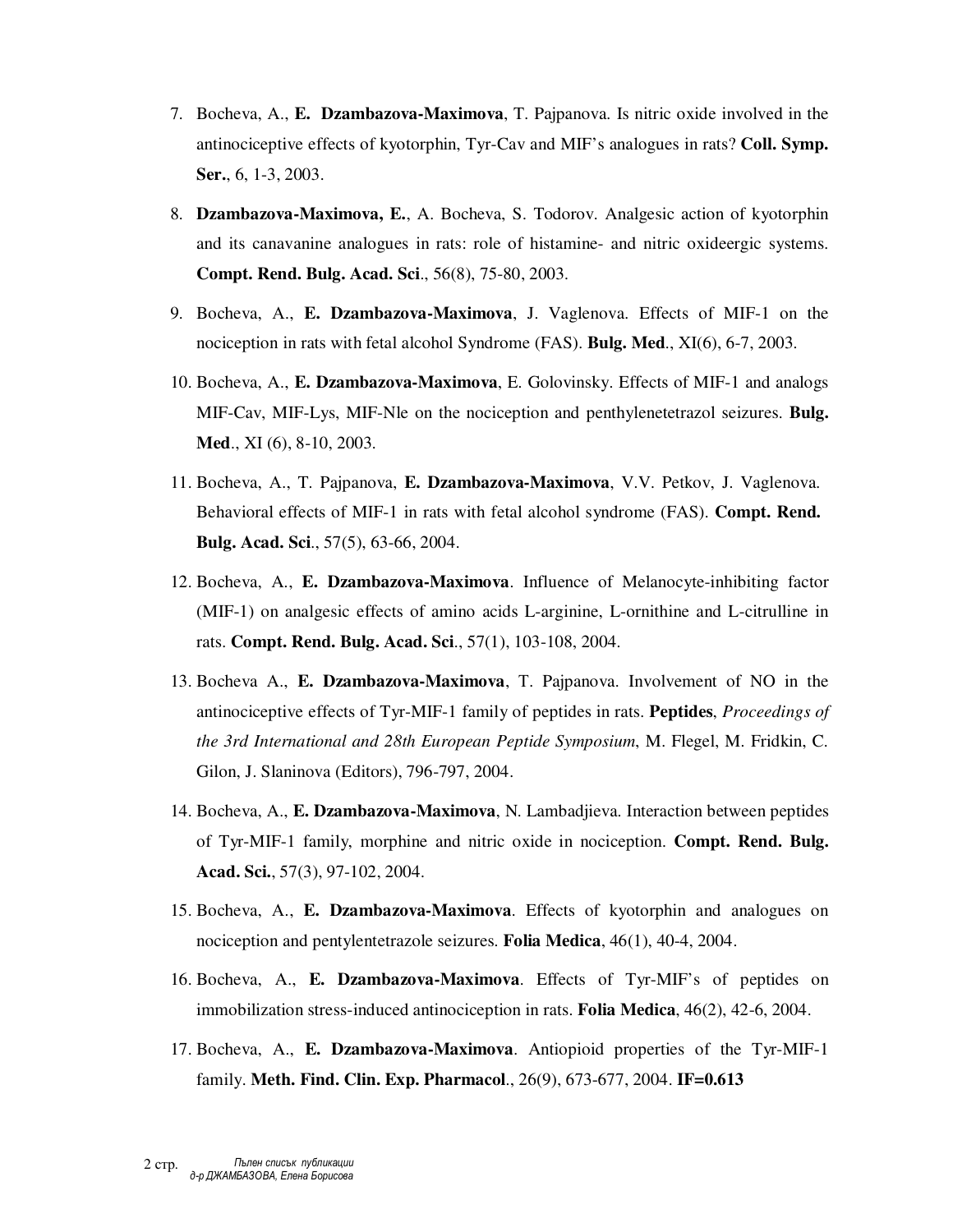- 18. Bocheva, A., **Dzambazova-Maximova E**., Pajpanova T. Effects of melanocyteinhibiting factor (MIF-1) on analgesic effects of amino acids L-arginine, L-ornithine and L-citrulline in rats. **Coll. Symp. Ser**., 8, 7-9, 2005.
- 19. Bocheva A., **Dzambazova-Maximova E**., Hadjiolova R., Tzvetkova M., Yaneva D., Bijev A. Anti-inflamatory effects of some newly synthesized pyrrole derivates in rats. **Compt. Rend. Bulg. Acad. Sci**., 58(12), 1467-1472, 2005.
- 20. **Dzambazova-Maximova, E.,** A. Bocheva, S. Todorov. The role of H1 receptors in the analgesic action of kyotorphin and its canavanine analogues in rats. **Godishnik na Sofiiskiya Universitet "Sv. Kliment Okhridski"**, Biologicheski Fakultet, Kniga 3: Biokhimiya, Biofizika, Molekulyarnaya Biologiya i Genetika, Mikrobiologiya i Fiziologiya, Publisher: Universitetsko Izdatelstvo "Sv. Kliment Okhridski". 96(Pt. 1), 283-289, 2005.
- 21. Bocheva A., **Dzambazova-Maximova E**., Hadjiolova R., Tzvetkova M., Yaneva D., Bijev A. Analgesic effects of some newly synthesized pyrrole derivates in rats. **Compt. Rend. Bulg. Acad. Sci.**, 59(1), 99-104, 2006.
- 22. Bocheva, A., **Dzambazova-Maximova E**., Dzimbova T., Pajpanova T., Golovinsky E. Analgesic action of norsulfoarginine kyotorphin analogues in rats. **Compt. Rend. Bulg. Acad. Sci.**, 59(2), 219-222, 2006.
- 23. Bocheva, A., **Dzambazova-Maximova E**., Pajpanova T. Influence of L-canavanine and D-arginine on analgesic effects of amino acids L-arginine, L-ornithine and L-citrulline in rats. **Bulg. Chem. Commun**., 38(1), 41-44, 2006.
- 24. Bocheva A.I., **E.B. Djambazova**, H.H. Nocheva. Effects of Tyr-W-MIF-1 on the opioidergic system and methylene blue after stress. **European Neuropsychparmacol**, 17, Supl 3, s149-150, 2007. **IF= 4.430**
- 25. Bocheva A.I., H.H. Nocheva, **E.B. Djambazova**. Effects of Tyr-W-MIF-1 on nociception after stress: influence on nitric oxide-ergic system. **European Neuropsychparmacol**, 17, Supl 3, s150-151, 2007. **IF = 4.430**
- 26. **Dzambazova E**., H. Nocheva, A. Bocheva. Effects of MIF-1 and Tyr-MIF-1's analogues containing non-protein amino acids and sinapic acid: involvement of opioidergic system. **Bulg. Med. J.**, 1 (2), 36-41, 2007.
- 27. Bocheva A., **E. Dzambazova**, T. Pajpanova. Influence of D-Arginine, L-Canavanine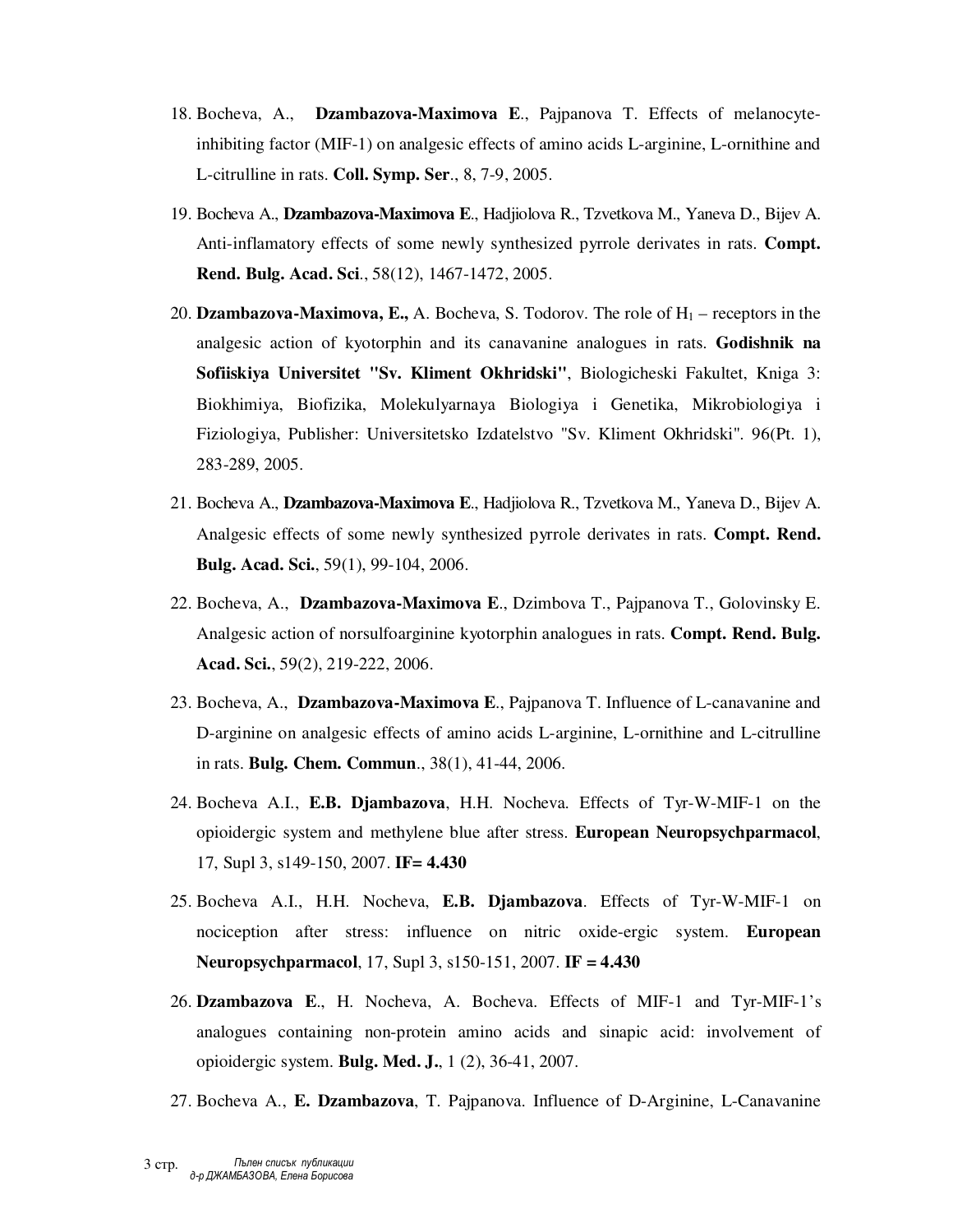and endogenous nitric oxide on the analgesic activity of amino acids from urea cycle. **5th Hellenic Forum on Bioactive Peptides**, Ed. Paul Cordopatis, Evy Manessi-Zoupa, george Pairas, TYPORAMA, Greece, 363-367, 2007.

- 28. Bocheva A., **E. Dzambazova**. MIF-1 and Tyr-MIF-1 neuropeptides modulate stressinduced analgesia. **5th Hellenic Forum on Bioactive Peptides**, Ed. Paul Cordopatis, Evy Manessi-Zoupa, george Pairas, TYPORAMA, Greece, 369-373, 2007.
- 29. Bocheva A., **E. Dzambazova**, H. Nocheva. Analgesic effects of some newly synthesized Tyr-MIF-1's analogues and involvement of opioidergic system. **Bulg. Med. J.**, 1(3), 36-40, 2007.
- 30. Bocheva A., **E. Dzambazova**. Involvement of α2-adrenergic agents in the effects of Tyr-W-MIF-1 and Tyr-K-MIF-1 after three models of stress. **Compt. Rend. Bulg. Acad. Sci**., 61(1), 147-154, 2008. **IF=0.152**
- 31. Bocheva A., **E. Dzambazova**. Involvement of endogenous nitric oxide in the effects of Tyr-W-MIF-1 and Tyr-K-MIF-1 after three models of stress**. Compt Rend Acad Bulg Sci**, 61(2), 261-268, 2008. **IF=0.152**
- 32. Bocheva A., **E. Dzambazova.** Antioxidant activity of MIF-1 and Tyr-MIF-1 after three models of stress. **Bulg Med J**, 2 (1), 44-48, 2008.
- 33. Bocheva A., **Dzambazova E***.*, Landzhov B., Bozhilova-Pastirova A. Influnce of Tyr-W-MIF-1 and Tyr-K-MIF-1 on nitric oxide synthase and tyrosine hydroxylase expression in periaqueductal gray after three stress models in rats. **Compt Rend Acad Bulg Sci**, 61 (4), 535-542, 2008. **IF=0.152**
- 34. Bocheva A., **E. Dzambazova**, Nikolov R., Yakimova K. Immobilization, cold and hot stress models – changes in nociception and core temperature in rats: a comparative study. **Compt Rend Acad Bulg Sci**, 61(5), 667-672, 2008. **IF=0.152**
- 35. Bocheva A, **Dzambazova E**, Hadjiolova R, Traikov L, Mincheva R, Bivolarski I. Effect of Tyr-MIF-1 peptides on blood ACTH and corticosterone concentration induced by three experimental models of stress. **Auton Autacoid Pharmacol**., 28(4), 117-23, 2008.
- 36. **Dzambazova E***.,* H. Nocheva, A. Bocheva. Analgesic effects of some newly synthesized nociceptin analogues in rats. **Pharmacy**, 55 (1-4), 30-34, 2008.
- 37. Stavreva G., Bocheva A., Lakova E., **Dzambazova E**., Marev R. Modulating Effect of [Cys(O2NH2)2]-Leu-Enkephalin on cold stress-induced analgesia in rats. **Trakia**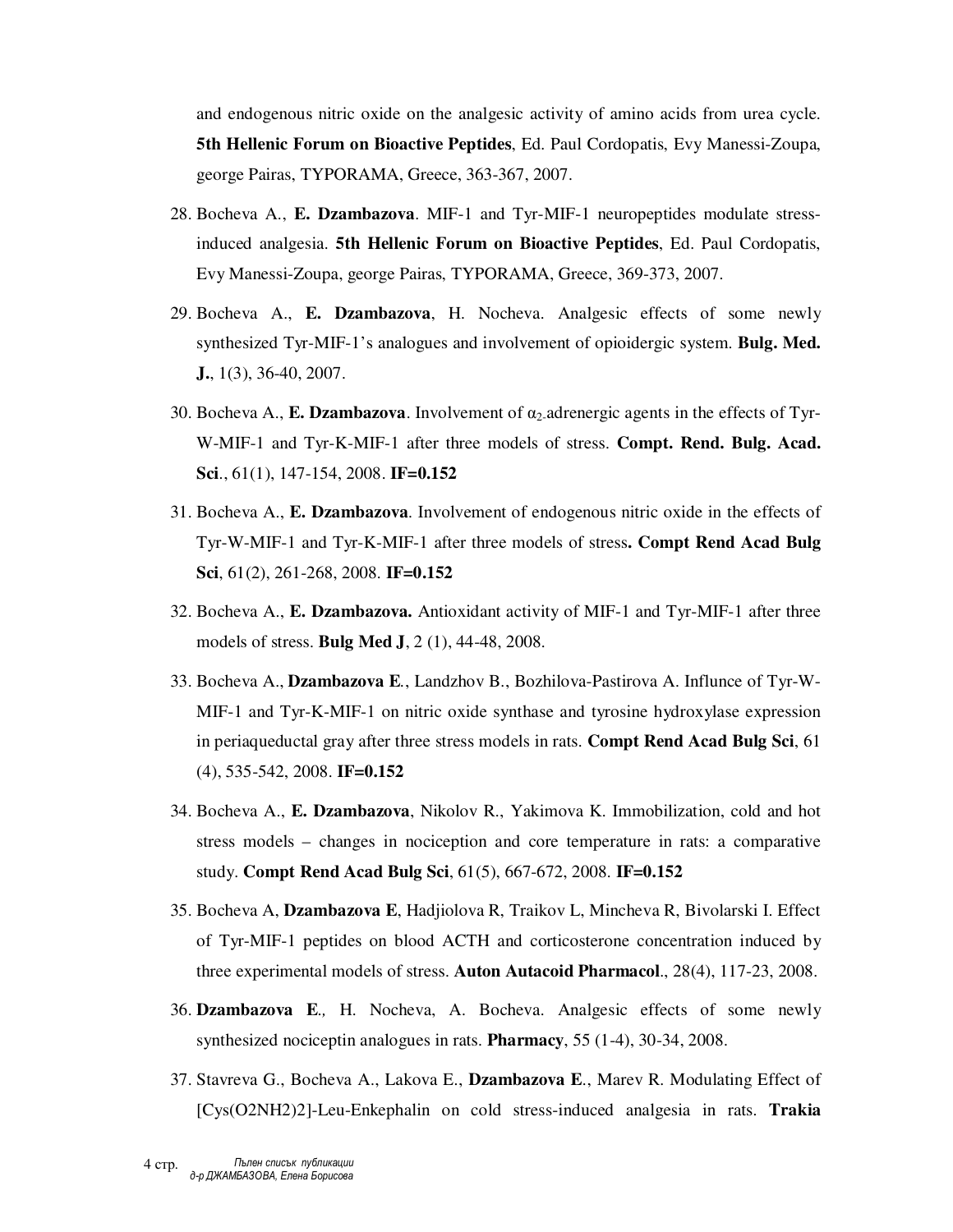**Journal of Sciences**, 6(2), Suppl. 1, 90-93, 2008.

- 38. Bocheva A. I., **E. B. Dzambazova**. Opioidergic system and second messengers affected the nociceptive effects of Tyr-MIF-1's after three models of stress. **Bulg. Chem. Commun**., 41(2), 153-159, 2009.
- 39. Traikov L., K. Georgiev, A. Bocheva, **E. Dzambazova**, M. Markov. Static magnetic field action on some markers of inflammation in animal model system - in vivo. **The Environmentalist**, 29 (2), 225-231, 2009.
- 40. Bocheva A., **Dzambazova E***.*, Landzhov B., Bozhilova-Pastirova A. Influnce of MIF-1 and Tyr-MIF-1 on tyrosine hydroxylase expression in periaqueductal gray after immobilization, cold and heat stress models in rats. **Coll Symp Ser**, 11, 16-18, 2009.
- 41. **Dzambazova E***.*, Bocheva A., Landzhov B., Bozhilova-Pastirova A. Stress-induced nitric oxide activity in rat's paraventricular nucleus was affected by kyotorphin and its synthetic analogue. **Coll Symp Ser**, 11, 28-30, 2009.
- 42. Hadjiolova R., **E. Dzhambazova**, H. Nocheva, A. Bocheva. Effects of newly synthesized Tyr-MIF-1 analogues in normal conditions and after three models of stress*.*  **Sci Res J SWU**, 2(1), 31-36, 2009.
- 43. Bocheva A., **E. Dzhambazova**. Antiopioid peptides and pain**. Sci Res J SWU**, 2(2), 33- 41, 2009. Review
- 44. Landzhov B., **E. Dzhambazova**, A. Bozhilova-Pastirova, A. Bocheva, W. Ovtscharoff. Degenerative cartilage changes in humans with gonarthrosis**. Sci Res J SWU**, 2(2), 43-47, 2009.
- 45. Hadjiolova R. K., **E. B. Dzhambazova**, B. V. Landzhov, A. I. Bocheva, A. B. Bozhilova-Pastirova. Influnce of newly synthesized Tyr-MIF-1's analogues on nitric oxide synthase and tyrosine hydroxylase expression in rat's periaqueductal gray after immobilization stress. **J Biomed Clin Res***,* 2(2), 77-81, 2010.
- 46. **Dzhambazova E**., A. Bocheva. The unique brain dipeptide kyotorphin from discovery to nowadays. **J Biomed Clin Res***,* 3(1), 3-11, 2010. Review
- 47. Naydenova E., P. Todorov, N. Pavlov, **E. Dzhambazova**, A. Bocheva. N/OFQ(1-13)NH<sup>2</sup> Analogues with aminophosphonate moiety: synthesis and analgesic activity. **Peptides**, *Proceedings of the 31st European Peptide Symposium,* 486-7, 2010.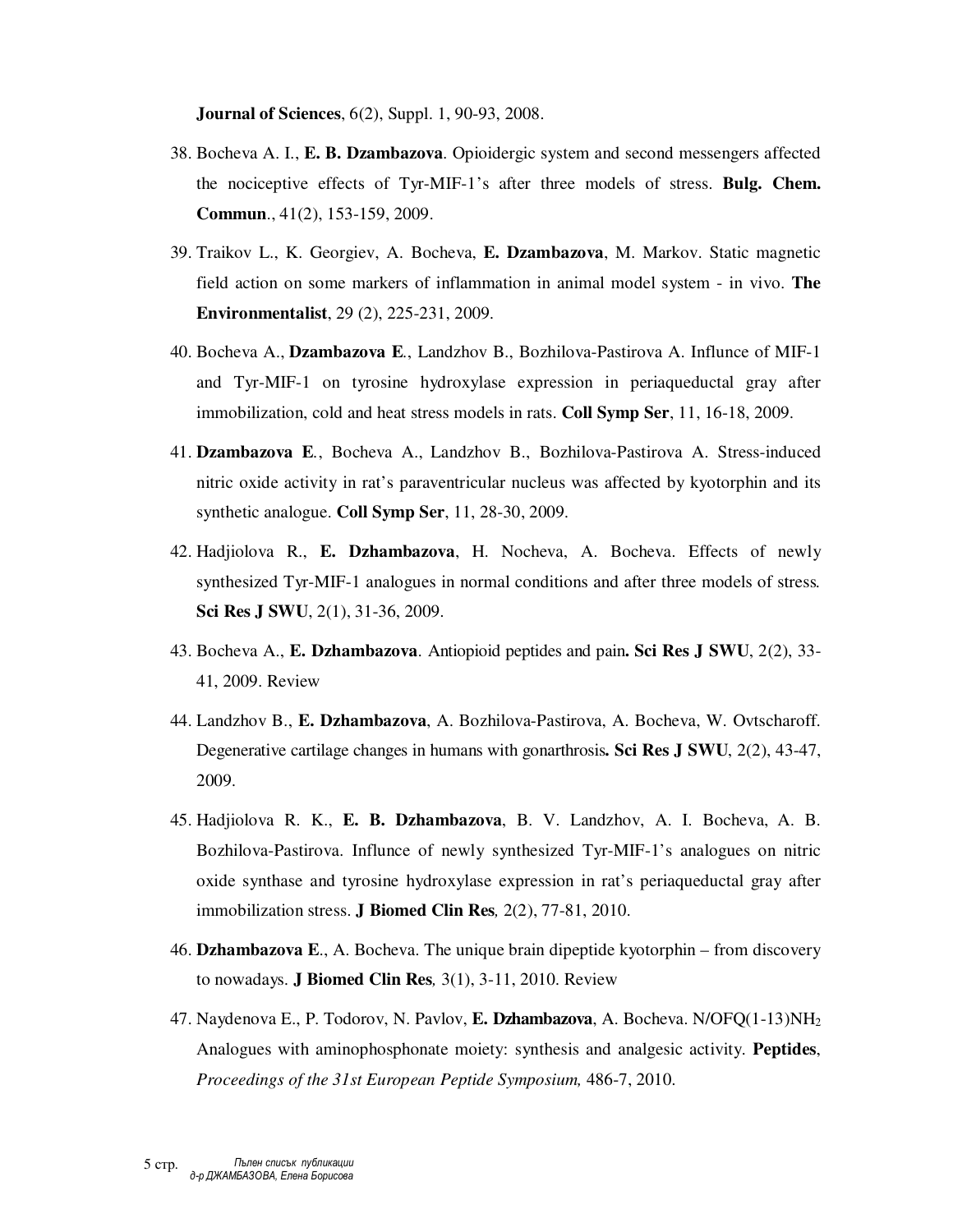- 48. **Dzhambazova E**., Landzhov B., A. Bocheva, A. Bozhilova-Pastirova. Effects of Dkyotorphin on nociception and NADPH-d neurons in rat's periaqueductal gray after immobilization stress. **Amino acids**, 41(4):937-44, 2011. **IF= 3.248**
- 49. Landzhov B., **Dzambazova E.**, Bocheva A. Effect of Tyr-Arg on NADPH-d-reactivity neurons in rat's striatum**. Coll Symp Ser,** 13, 31-33, 2011.
- 50. Landzhov B., Bocheva A., **Dzambazova E**. Expression of nitric oxide in neurons of rat's caudate putamen caused by D-kyotorphin. A histochemical study. **Coll Symp Ser,**  13, 77-79, 2011.
- 51. Bocheva A.I., **Dzhambazova E.B.**, Todorov P. T., Pavlov N.D., Naydenova E.D. Effects of naloxone and JTC-801 on analgesic activity of novel  $N/OFQ(1-13)NH<sub>2</sub>$ analogues. **Peptides**, Proceedings of the 22<sup>nd</sup> American Peptides Symposium, Michal Lebl (Editor), 340-341, 2011.
- 52. Naydenova E.D., Pavlov N.D., Todorov P. T., **Dzhambazova E.B.,** Bocheva A.I. Analgesic effects of novel hexapeptide analogues as nociceptin receptor ligands. **Peptides**, Proceedings of the 22<sup>nd</sup> American Peptides Symposium, Michal Lebl (Editor), 356-357, 2011.
- 53. **Dzhambazova E**., Bocheva A., Todorov P., Pavlov N., Naydenova E. Nitric oxideergic system involvement in analgesic effects of Nociceptin receptor ligands with aminophosphonates moiety. **Compt. Rend. Bulg. Acad. Sci.**, 64(11), 1615-22, 2011. **IF=0.210**
- 54. **Dzambazova E**., B. Landzhov, A. Bocheva, A. Bozhilova-Pastirova. Effects of kyotorphin on NADPH-d reactive neurons in rat's cerebral cortex after acute immobilization stress. **Compt. Rend. Bulg. Acad. Sci.**, 64(12), 1779-84, 2011. **IF=0.210**
- 55. Landzhov B., L. Malinova, **E. Dzambazova**, W. Ovtscharoff. Comparative morphological and clinical study of intervertebral discs herniation in humans with low back pain in different age. **Compt. Rend. Bulg. Acad. Sci.**, 65(1), 89-94, 2012. **IF=0.210** (2011\*)
- 56. Landzhov B., **E. Dzambazova**, L. Malinova, A. Bocheva, A Bozhilova-Pastirova. Comparison between effects of two types of stress on nitric oxide active neurons in rat's dlPAG. Histochemical study. **Compt. Rend. Bulg. Acad. Sci.**, 65(4), 555-558, 2012.